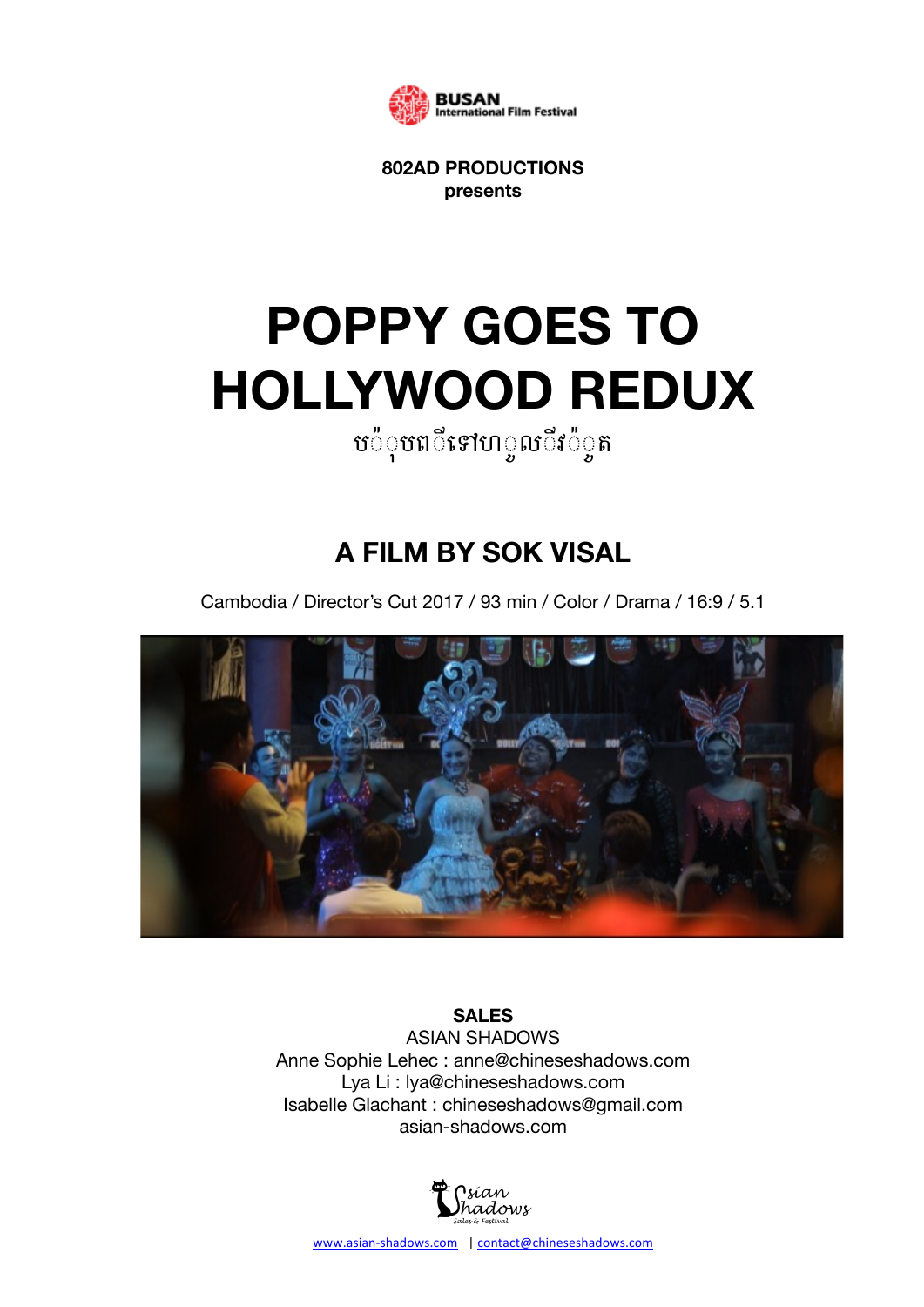Mony is a loser who hangs out on the streets of Phnom Penh, until the day he witnesses a murder, forcing him to seek refuge with his older brother, a transgender performer in a drag queen club. Now on the run, hiding with his brother's friends and performers, dressed as a dancer and calling himself Poppy, the best place for Mony to hide seems to be Hollywood, a night club in the Cambodian countryside. With the mob and the police after him, Mony has to adapt to his new identity...



*In Cambodia, as in neighboring Thailand, there is no word for "transgender." There are more than 200 Khmer words used to describe LGBTQ individuals, and not one that the community itself likes to use, according to a survey conducted last year by Rainbow Community Kampuchea (RoCK).* 

*Trans women – those who are biologically male but identify as female – prefer the term chae, or "sister," which is peppered throughout POPPY GOES TO HOLLYWOOD.* 

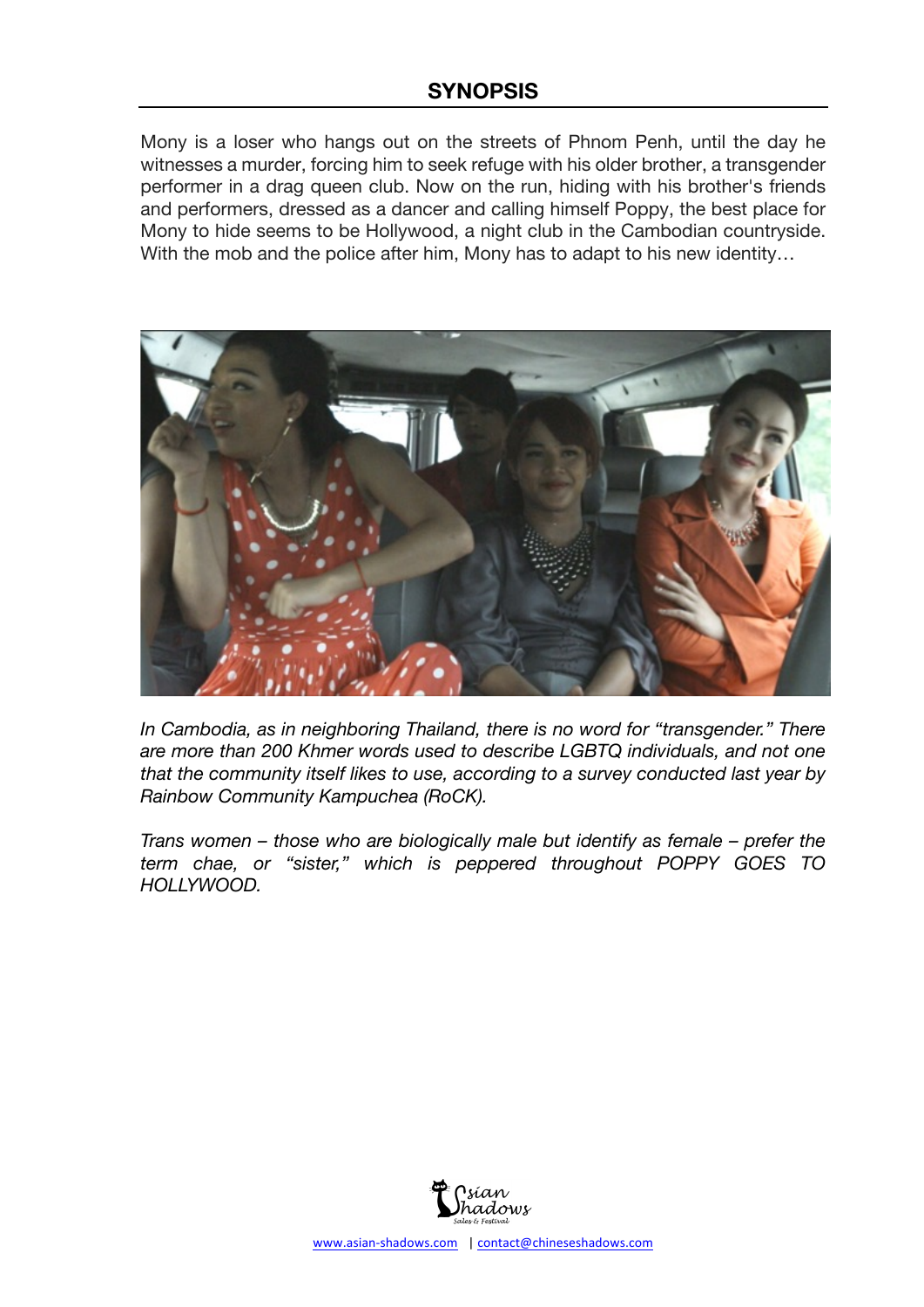#### *POPPY GOES TO HOLLYWOOD is the first film with transgender main characters from Cambodia. How did you choose this subject and develop the story?*

In early 2015, I was looking to shoot my second feature film. I was itching to do it and thought it was the right time. One day, at a company launch I met with Michael Hodgson, one of the writers of the original script. He pitched the script of POPPY to me, and I instantly fell in love with the concept and thought it could be turned into a cool and funny film involving the Cambodian transgender community. But I didn't want to make just any funny film with transgenders, and for sure I didn't want it to be clichéd. So I rewrote the script during pre-production and made it my way, more Cambodian, keeping the original structure almost intact, but giving more depth and life to the characters. I also added new characters and a few positive messages about the acceptance of LGBT people and female empowerment. I didn't want the LGBT characters to be depicted as odd people or victims. Mony, the straight looser character, is actually the character with issues, who thinks and acts like a victim. I wanted most of the male characters to be weaker and less smart, while the female characters (including the transgenders) to be more open-minded, positive and smarter.



*How did you cast the characters, and who are the actors?*

Our goal was to cast as many real transgender people as possible, and we selected based on their talent and special features. Most of the transgender people who came worked in the entertainment business as dancers. The real Poppy who plays Sasa, the team leader, and whose name inspired the movie title, is Cambodia's most famous transgender. She started as a model over ten years ago and then became an actress. Mimi and Nyta are both models, dancers, and do some acting. PEYPEY Dy, who plays Dina, the transgender who falls in love with the countryside boy, is not transgender in real life, but he is a very famous gay social media star, actor, comedian and activist. He loved every second of dressing like a woman for the film!

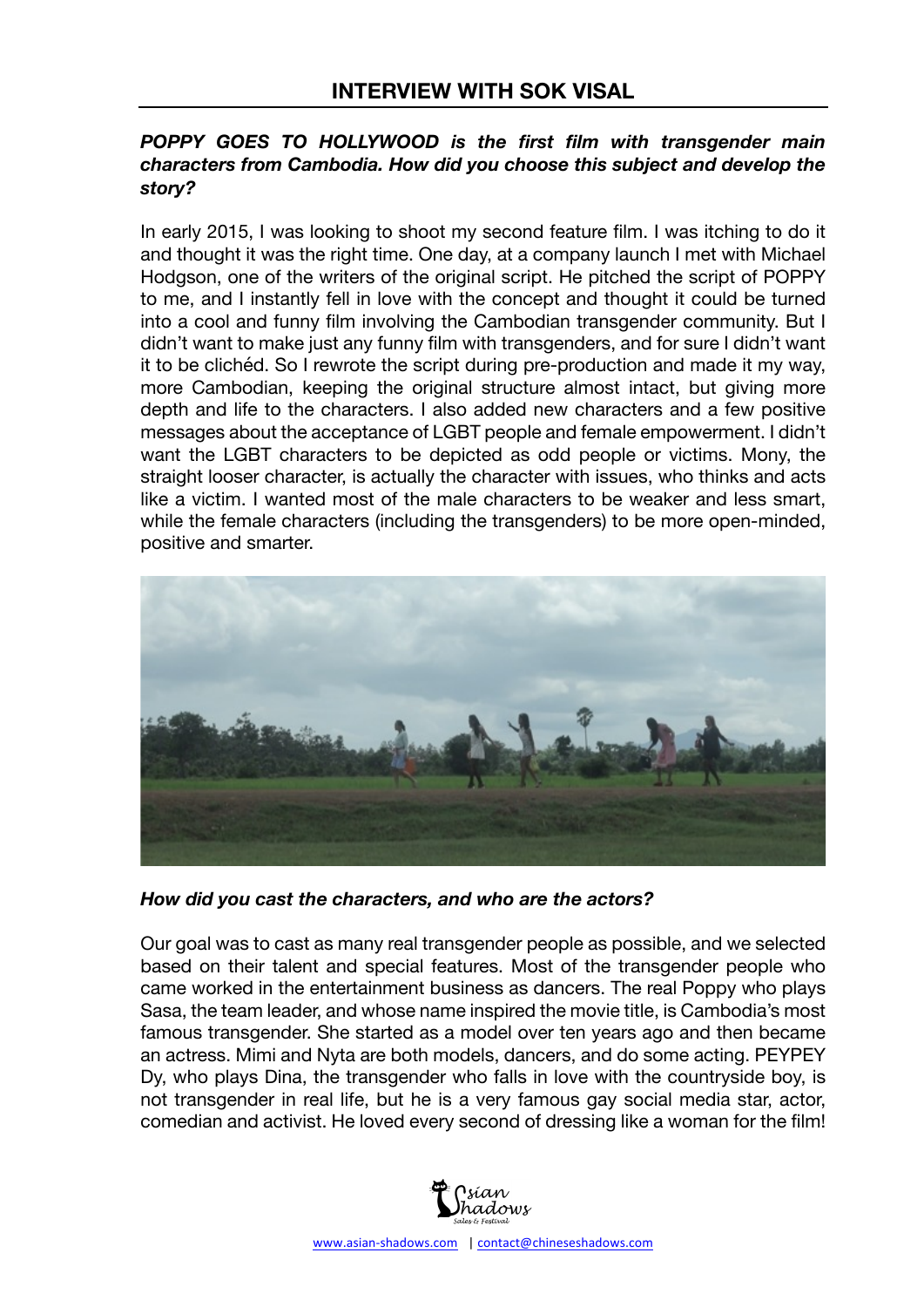The actor playing Lyly, the old transgender and Hollywood club owner, is a famous TV comedian from the 90's who has also acted in a few films. I don't know about the sexuality of the two male actors who play Lena, the big brother, and our protagonist, Mony (also known as Poppy in the film). Both had no problems dressing as women or playing transgenders in the film.

#### *Did you run into any problems, or do you have any stories shooting a group of transgender characters in these rural areas?*

Villagers saw us as a film crew during the two weeks we spent in the countryside shooting POPPY. It wasn't the first time we shot there: we shot two films there before POPPY. So generally, I think people thought that the members of our crew who are transgender were all actors, so there were no issues overall. Since there were several famous actors and performers within the cast, we never had any major conflicts or difficulties.

But we did have problems with the gaffers and grips, who are Cambodian men with little educational background and exposure to these concepts. What started as jokes thrown around, became almost "hate" attacks. We had to have a meeting and put a stop to this behavior. We had to make clear that we were not making just any comedy. We were making a film that could have some positive impact on the issue.

#### *How did people react to the film in Cambodia?*

Reactions were overall pretty good. People had lots of fun watching the movie. Being a simple story, it was very easy to understand, and I think (and hope) I managed to send the message across, and it was well received. It is also the first movie featuring transgenders, who are not depicted as weird secondary characters or in degrading ways. So the audience will keep a positive memory of the characters and their story. I'm not sure if POPPY helped and inspired what is happening right now, but there are more and more transgenders (and cross-dressed supporting roles and characters) in recent local TV and film productions. Most people don't find it shocking anymore.

#### *What is the status of LGBTQ people in Cambodia?*

I have made a few gay and transgender friends in my 25 years living in Cambodia. But this does not make me an expert. Everything I know about the LGBT community in Cambodia is from my own personal experience. That was one of the reasons why I was okay doing not too serious of a movie. Of course I still tried to handle the issue seriously. I guess the status of LGBT people in Cambodia is the same as in any other third world or developing country. It used to be very hard for them to be accepted by others as 'normal' people, but the situation has greatly improved in the past few years, thanks to many different social and economic factors. But the struggle for general acceptance is still real and ongoing, especially for transgenders.

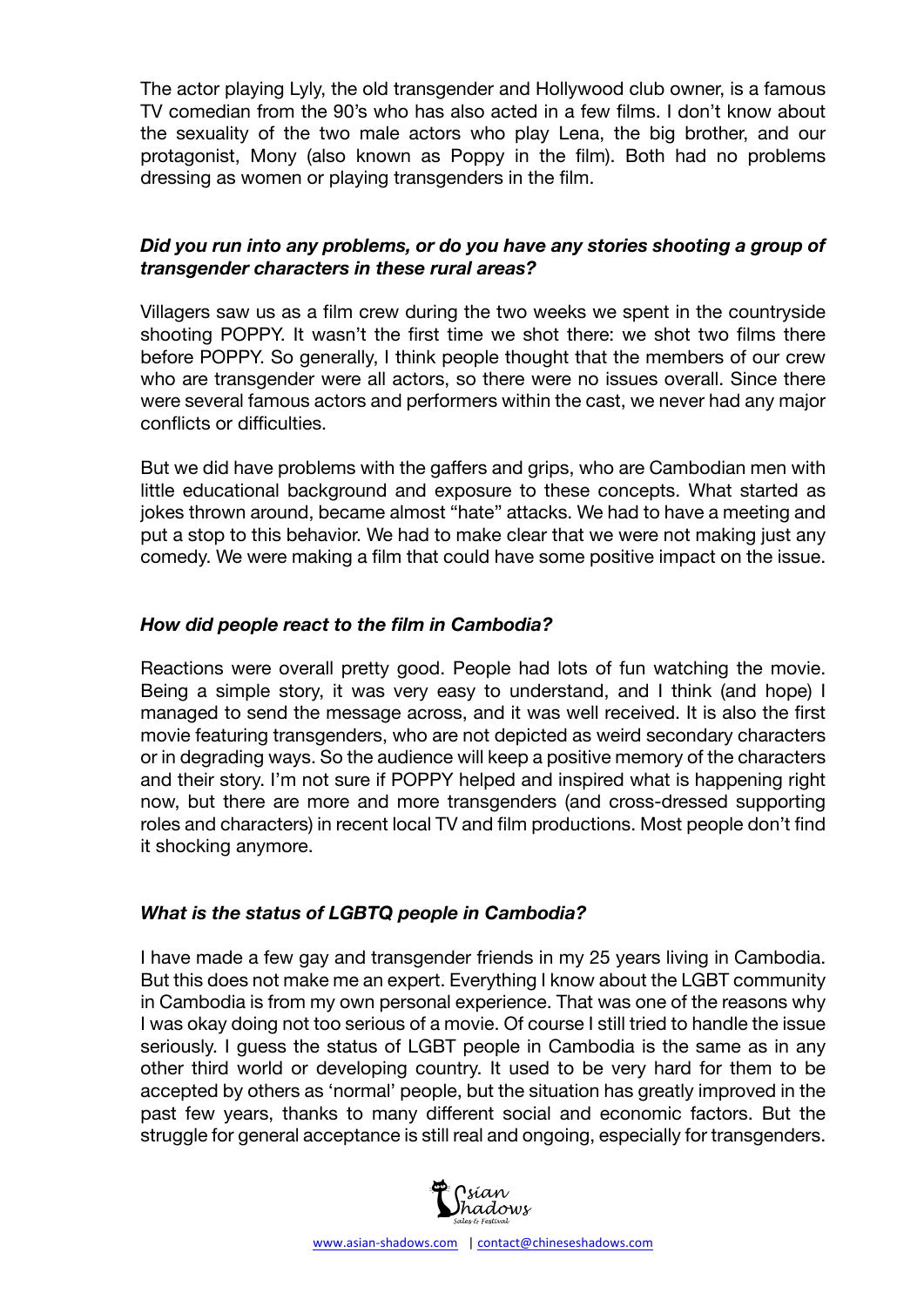I think the situation is not too different from in Thailand, as we share many aspects of religion and culture. We're just a bit behind. But general acceptance of the LGBT community becoming a world trend. I think things can only get better from here, even though there will always be ignorant people...

#### *In both your films, you mix music and humor. What is the role of music in your filmmaking?*

I love music. Music has a huge place in my heart. I've been producing music since 2001 and in 2005, I founded Cambodia's first hip hop and alternative music label called KlapYaHandz. So naturally music is an important part of my films, mostly old Cambodian music from the Golden Era, right before the Khmer Rouge destroyed everything. I sample lots of old Cambodian songs from the 60's-70's and use them in hip hop tracks. The goal is always to try to remind Cambodian young people about our great musical heritage so that they don't forget about it in the future. Samples used in American hip hop from the 80's and 90's helped me discover so much good American music from the 60's-70's. The process of looking originals is like going back in time, and it's exciting to discover the music that has helped shape contemporary music.

So when I was given the opportunity to do the same in my first feature film, GEMS ON THE RUN, I didn't hesitate. I selected a bunch of old Cambodian Songs from the Golden Age and started to look for ones that could fit in the scenes that needed music. Cambodian music from the Golden Era was inspired by music from all over the world and mostly from the US because of the American presence in the region during the Vietnam War. So a lot of cool music from that era was inspired by American and English rock and roll and soul music. The sounds had a cinematic feel to them, and I felt they could be used in movies. Lots of the tracks sound cool and different from generic Cambodian music from that era.

It was a really fun process. And it helped the audience reconnect with these old songs. Many people have asked me about the song titles and where to find them. Two songs from the film's soundtrack, which were modern remakes of two old songs from then Golden Era, became huge hits in Cambodia and helped my music label reach people's homes, hearts and minds. That was really exciting! The theme song of POPPY also became a hit here in Cambodia, but on a smaller scale compared to the two hits from my first feature, GEMS ON THE RUN.

#### *What is the situation of cinema in Cambodia?*

This year was a bit quiet for the Cambodian film industry. 2015-2016 were big production years, but it has quieted down since then. I think slapstick ghost comedies (which were very popular) have started to lose audiences, and films like the recent hit JAILBREAK has helped raised the bar when it comes to local Cambodian films with different concepts and storylines. Slapstick comedies will always have an audience in Cambodia, but I think local filmmakers are looking into

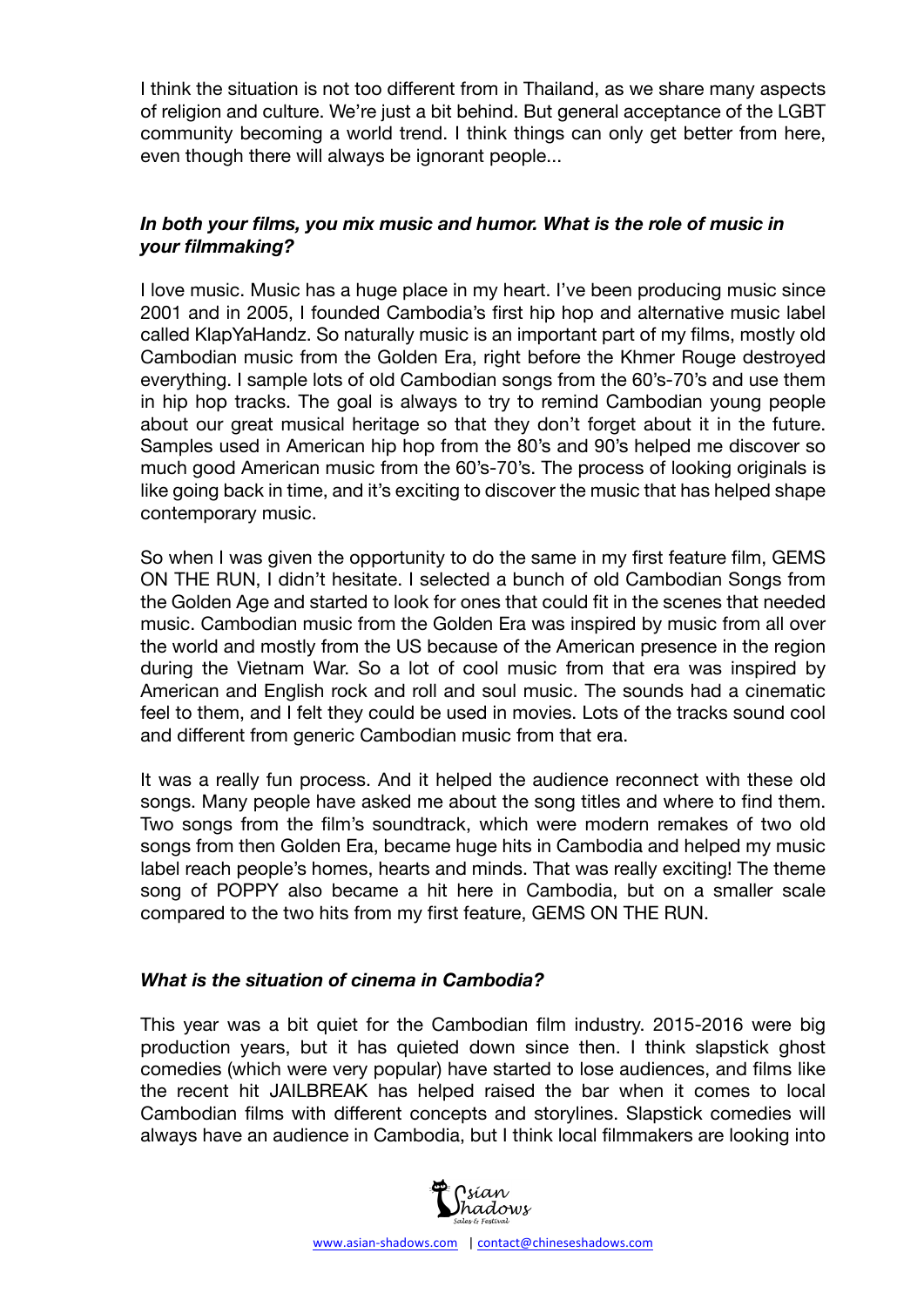producing different kinds of films now. This year has been quiet as well because many of the filmmakers are busy doing commercials for work. Feature films are not financially viable since the market is still small here in Cambodia. We have only about 7 or 8 cineplexes with a total of 12-15 screens in Cambodia.

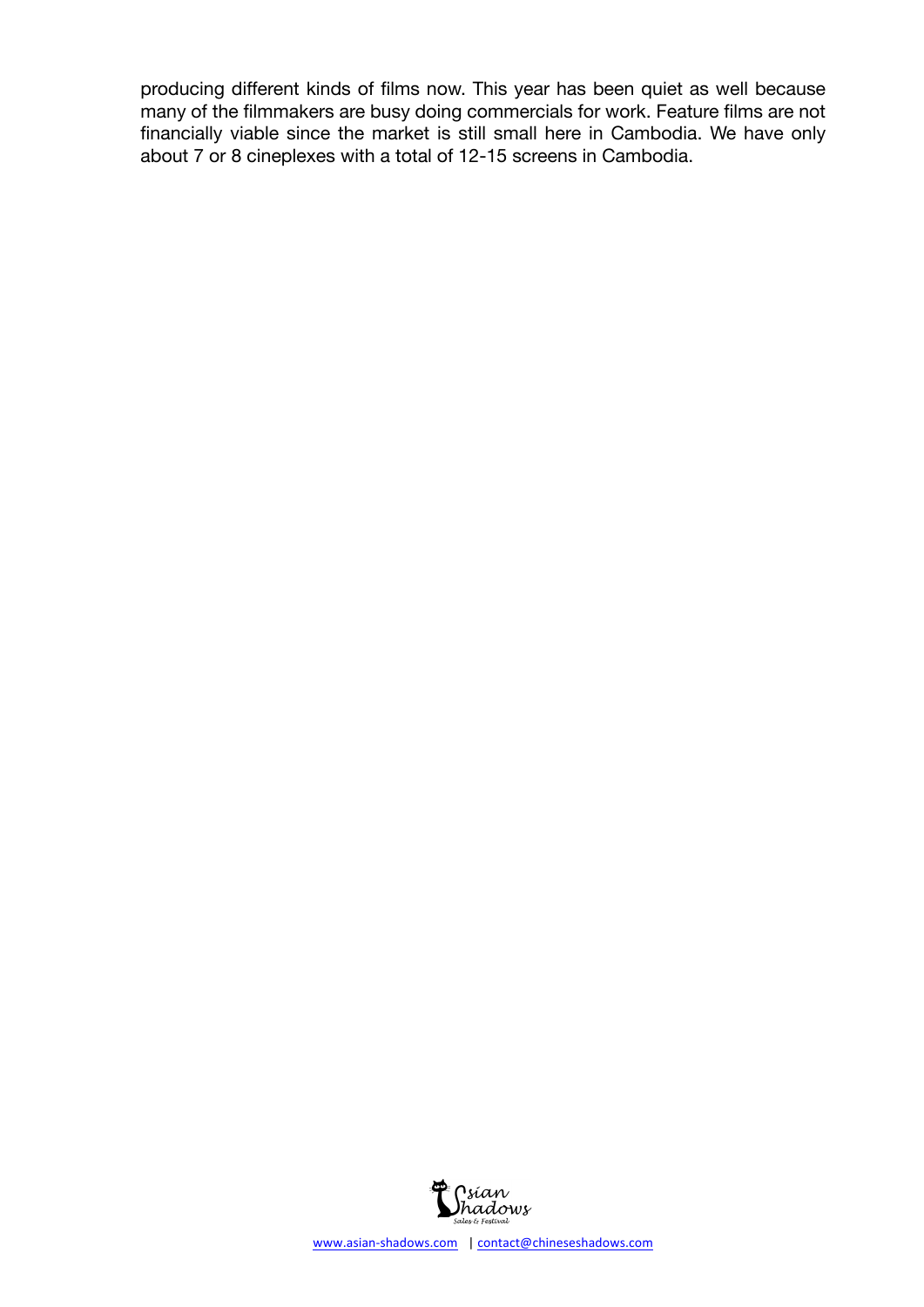## **DIRECTOR'S BIOGRAPHY**

Sok Visal (1971, Phnom Penh, Cambodia) first worked in advertising and graphic design as a creative director. He later began his career in film as the founder of his production company 391 Films in 2009. In 2013, he made his first feature film, GEMS ON THE RUN, a gangster comedy, which was codirected by Quentin Clausin. In 2015, he reestablished his production company under the name 802AD Productions. POPPY GOES TO HOLLYWOOD REDUX (2017) is his latest comedy film, which he both directed and produced.



# **FILMOGRAPHY**

IN THE LIFE OF MUSIC (co-director) in post-production

POPPY GOES TO HOLLYWOOD REDUX 2017, feature, 105 minutes

GEMS ON THE RUN (KROAB PICH) 2016 director's cut, feature

LOY 9 – SEASON 1 2011